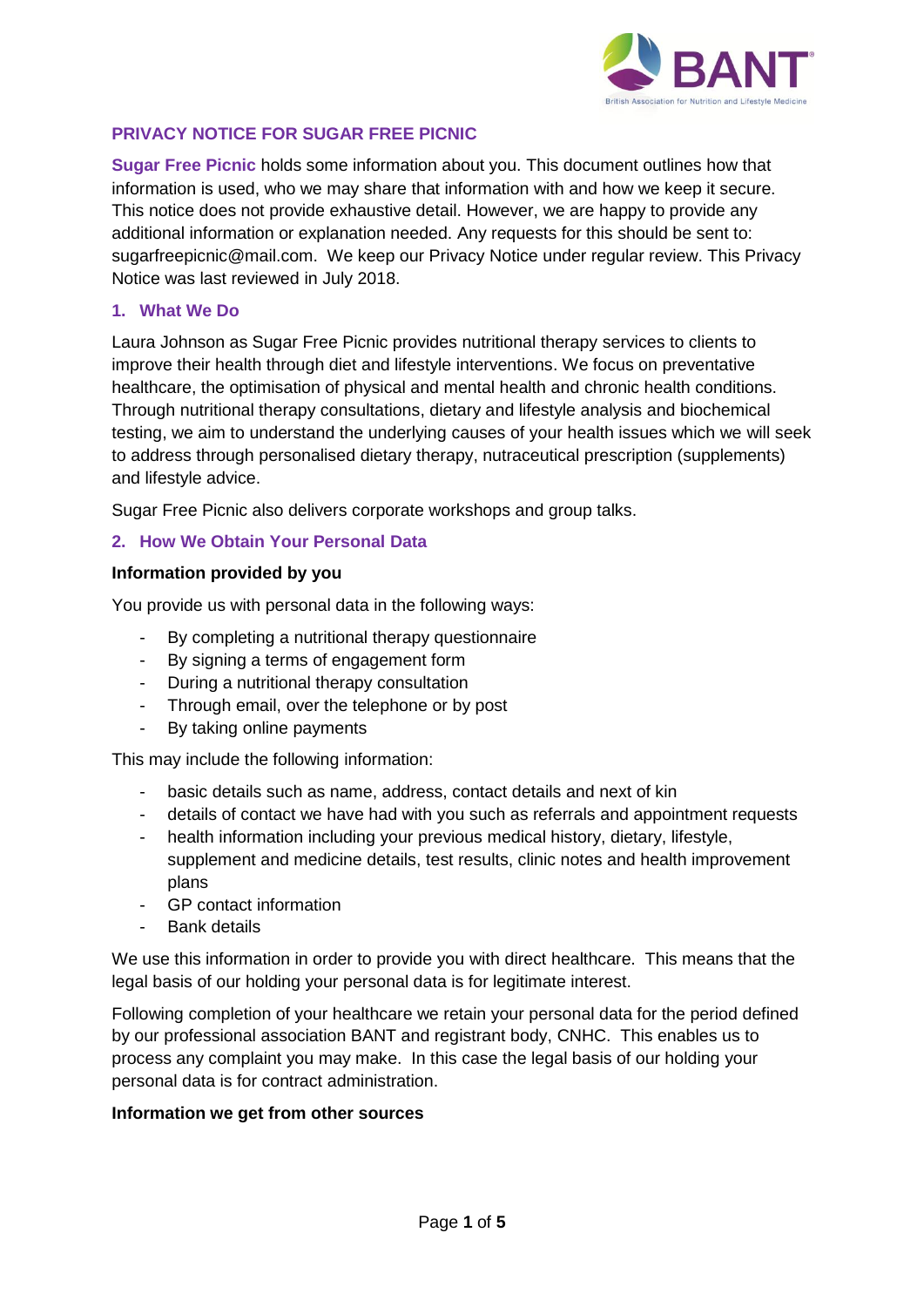

We may obtain sensitive medical information in the form of test results from external testing companies. We use this information in order to provide you with direct healthcare. This means that the legal basis of our holding your personal data is for legitimate interest.

We may obtain sensitive information from other healthcare providers. The provision of this information is subject to you giving us your express consent. If we do not receive this consent from you, we will not be able to coordinate your healthcare with that provided by other providers which means the healthcare provided by us may be less effective.

## **3. How we use your personal data**

We act as a data controller for use of your personal data to provide direct healthcare. We also act as a controller and processor in regard to the processing of your data from third parties such as testing companies and other healthcare providers. We act as a data controller and processor in regard to the processing of credit card and online payments.

We undertake at all times to protect your personal data, including any health and contact details, in a manner which is consistent with our duty of professional confidence and the requirements of the General Data Protection Regulation (GDPR) concerning data protection. We will also take reasonable security measures to protect your personal data storage.

We may use your personal data where there is an overriding public interest in using the information e.g. in order to safeguard an individual, or to prevent a serious crime. Also where there is a legal requirement such as a formal court order. We may use your data / testimonials for marketing purposes such as newsletters **but this would be subject to you giving us your express consent.**

# **4. Do you share my information with other organisations?**

We will keep information about you confidential. We will only disclose your information with other third parties with your express consent with the exception of the following categories of third parties:

- Our registrant body, CNHC and our professional association, BANT, for the processing of a complaint made by you
- Any contractors and advisors that provide a service to us or act as our agents on the understanding that they keep the information confidential, for example laboratory testing services
- Anyone to whom we may transfer our rights and duties under any agreement we have with you
- Any legal or crime prevention agencies and/or to satisfy any regulatory request (eg, CNHC) if we have a duty to do so or if the law allows us to do so

We may share your information with supplement companies and biochemical testing companies as part of providing you with direct healthcare. We will not include any sensitive information.

We will seek your express consent before sharing your information with your GP or other healthcare providers. However if we believe that your life is in danger then we may pass your information onto an appropriate authority (such as the police, social services in the case of a child or vulnerable adult, or GP in case of self-harm) using the legal basis of vital interests.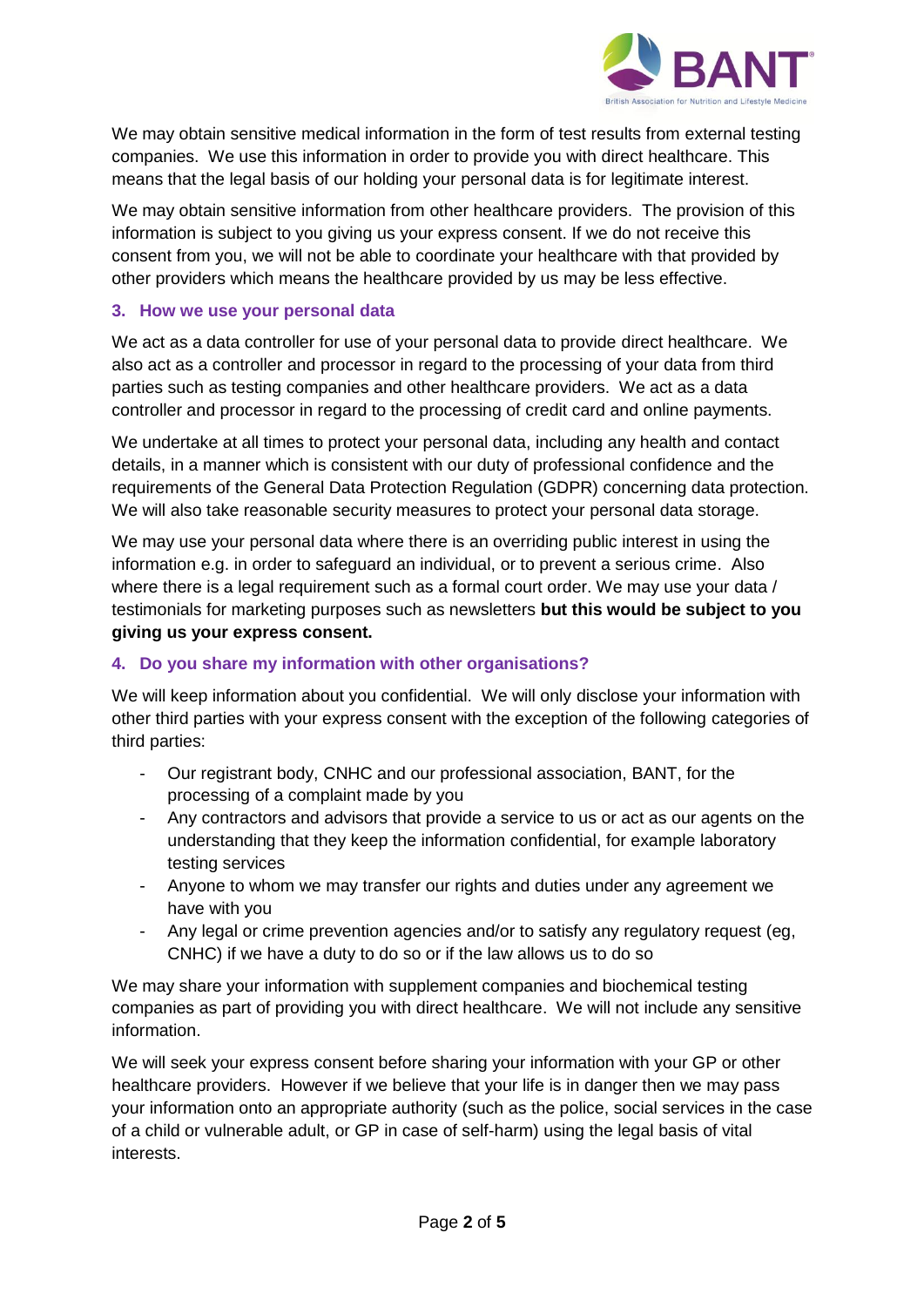

We may share your case history in an anonymised form with our peers for the purpose of professional development. This may be at clinical supervision meetings, conferences, online forums, and through publishing in medical journals, trade magazines or online professional sites. We will seek your explicit consent before processing your data in this way.

# **5. What are your rights?**

Every individual has the right to see, amend, delete or have a copy, of data held that can identify you, with some exceptions. You do not need to give a reason to see your data.

If you want to access your data you must make a subject access request in writing to sugarfreepicnic@mail.com. Under special circumstances, some information may be withheld. We shall respond within 20 working days from the point of receiving the request and all necessary information from you. Our response will include the details of the personal data we hold on you including:

- Sources from which we acquired the information
- The purposes of processing the information
- Persons or entities with whom we are sharing the information

You have the right, subject to exemptions, to ask to:

- Have your information deleted
- Have your information corrected or updated where it is no longer accurate
- Ask us to stop processing information about you where we are not required to do so by law or in accordance with the BANT and CNHC guidelines.
- Receive a copy of your personal data, which you have provided to us, in a structured, commonly used and machine readable format and have the right to transmit that data to another controller, without hindrance from us.
- Object at any time to the processing of personal data concerning you

We do not carry out any automated processing, which may lead to automated decision based on your personal data.

If you would like to invoke any of the above rights then please email sugarfreepicnic@mail.com

## **What safeguards are in place to ensure data that identifies me is secure?**

We only use information that may identify you in accordance with GDPR. This requires us to process personal data only if there is a legitimate basis for doing so and that any processing must be fair and lawful.

Within the health sector, we also have to follow the common law duty of confidence, which means that where identifiable information about you has been given in confidence, it should be treated as confidential and only shared for the purpose of providing direct healthcare. We will protect your information, inform you of how your information will be used, and allow you to decide if and how your information can be shared.

We also ensure the information we hold is kept in secure locations, restrict access to information to authorised personnel only, protect personal and confidential information held on equipment such as laptops with encryption (which masks data so that unauthorised users cannot see or make sense of it). We ensure external data processors that support us are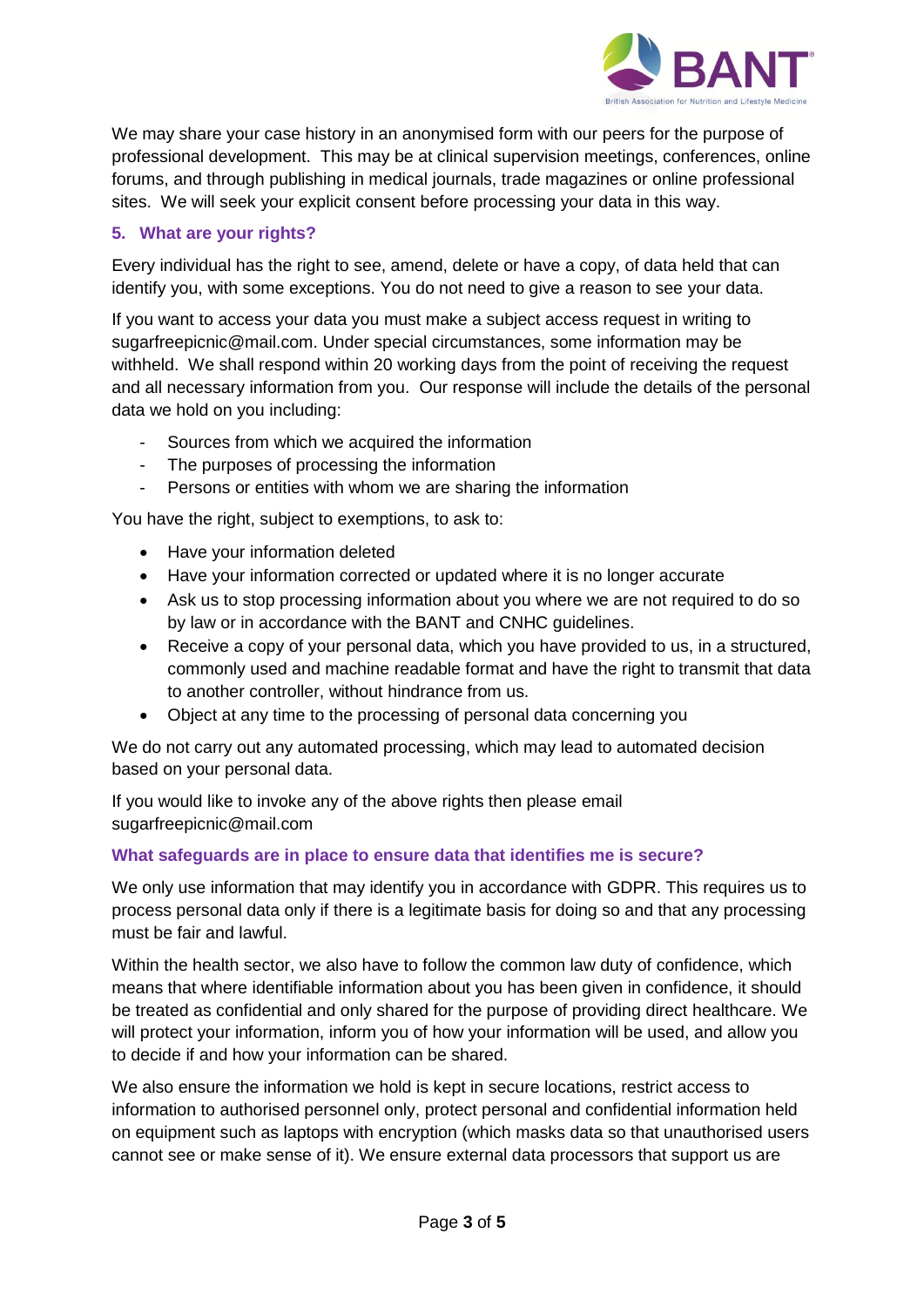

legally and contractually bound to operate and prove security arrangements are in place where data that could or does identify a person are processed.

## **6. How long do you hold confidential information for?**

All records will be kept for the duration specified by guidance from our professional association BANT.

#### **7. Website technical details**

a. Forms

We do use electronic forms on our website making use of an available 'forms module' which has a number of built-in features to help ensure privacy. We also aim to use secure forms where appropriate.

#### **Cookies: What is a cookie?**

Cookies are text files containing small amounts of information which are downloaded to your personal computer, mobile or other device when you visit a website. Cookies are then sent back to the originating website on each subsequent visit, or to another website that recognises that cookie. Cookies are useful because they allow a website to recognise a user's device.

#### **How long are cookies stored for?**

- Persistent cookies these cookies remain on a user's device for the period of time specified in the cookie. They are activated each time that the user visits the website that created that particular cookie.
- Session cookies these cookies allow website operators to link the actions of a user during a browser session. A browser session starts when a user opens the browser window and finishes when they close the browser window. Session cookies are created temporarily. Once you close the browser, all session cookies are deleted.

Cookies do lots of different jobs, like letting you navigate between pages efficiently, remembering your preferences, and generally improve the user experience. You can find more information about cookies at www.allaboutcookies.org and www.youronlinechoices.eu.

#### Cookies used on the Website

**Strictly necessary cookies.** These are cookies that are required for the operation of our website. They include, for example, cookies that enable you to log into secure areas of our website, use a shopping cart or make use of e-billing services.

**Analytical/performance cookies.** They allow us to recognise and count the number of visitors and to see how visitors move around our website when they are using it. This helps us to improve the way our website works, for example, by ensuring that users are finding what they are looking for easily.

**Functionality cookies.** These are used to recognise you when you return to our website. This enables us to personalise our content for you, greet you by name and remember your preferences (for example, your choice of language or region).

**Targeting cookies.** These cookies record your visit to our website, the pages you have visited and the links you have followed. We will use this information to make our website and the advertising displayed on it more relevant to your interests. We may also share this information with third parties for this purpose.

## **Third party cookies**